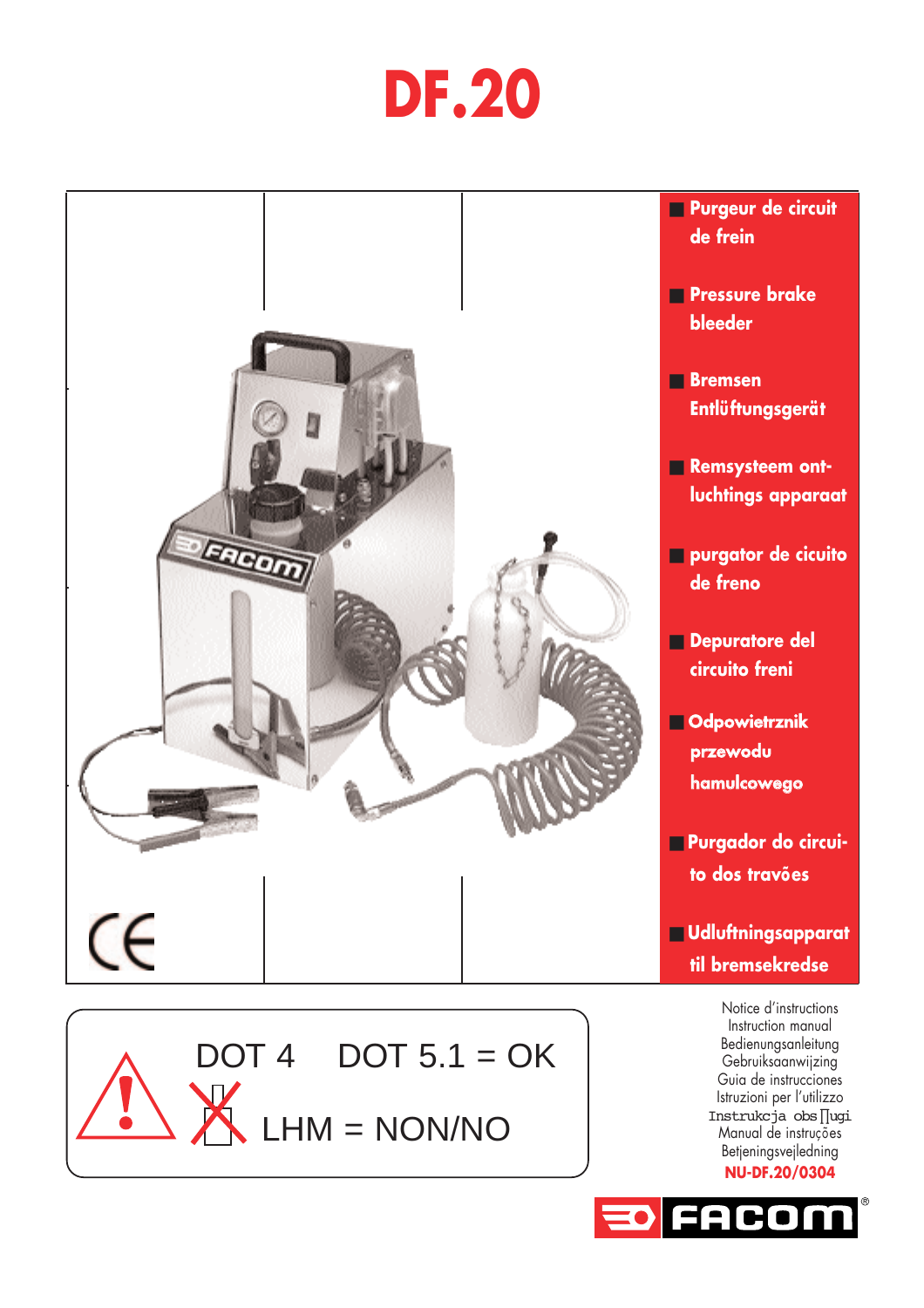

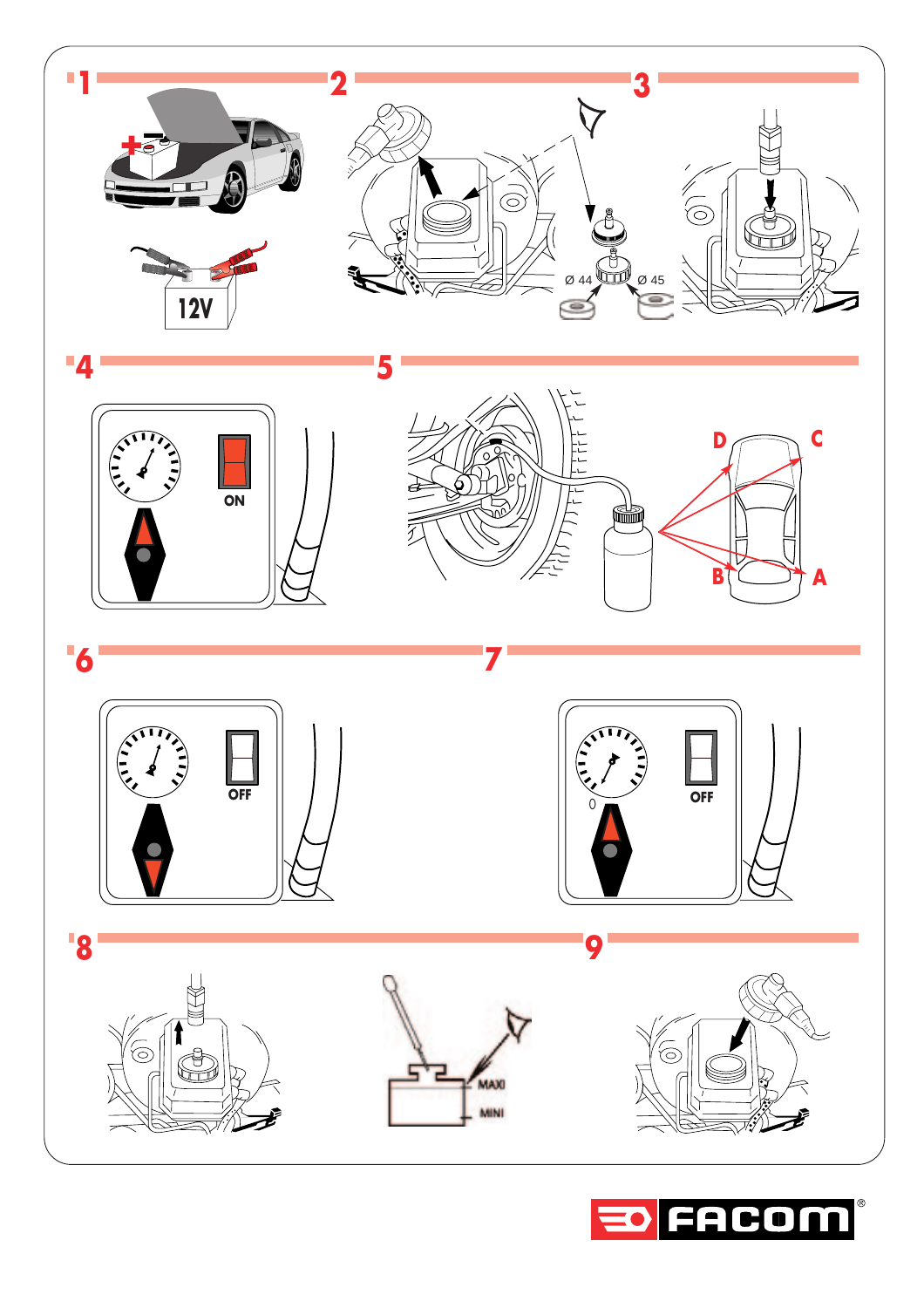

# **FR**

**Recommandations à retenir lors d'une purge du circuit de freinage :**

- **le véhicule doit se trouver sur une surface plane, sur un pont ou reposer sur ses roues.**
- **Contrôler l'état de tous les flexibles de freins et les remplacer, le cas échéant.**
- **Lors d'une purge de frein sous pression respecter scrupuleusement les instructions du constructeur.**
- **Après une purge du circuit contrôler le bon fonctionnement de la pédale de freins.**
- **Ne pas utliser le liquide de freins usagé ou liquide neuf stocké dans un bidon non fermé.**

## **Caractéristiques techniques**

- Poids en ordre de marche (réservoir plein) : 16 kg
- Corps : inox
- Capacité réservoir : 5 litres
- Alimentation : 12V
- **Régulateur automatique de pression (maintien automatiquement la pression d'utilisation en dessous de 2 bars dans le circuit du véhicule pour préserver les système ABS)**
- **Longueur flexible : 4 m (DF.20-03-90)**
- Flexible monté sur raccord rapide
- Longueur de câble d'alimentation : 4m **(DF.20-02)**

#### **Option :**

• Kit mobilité : composé de 2 roulettes, un axe et un manche, adaptables sur tous purgeurs permettant de transformer un purgeur standard en purgeur sur roulettes **(DF.20RL)**

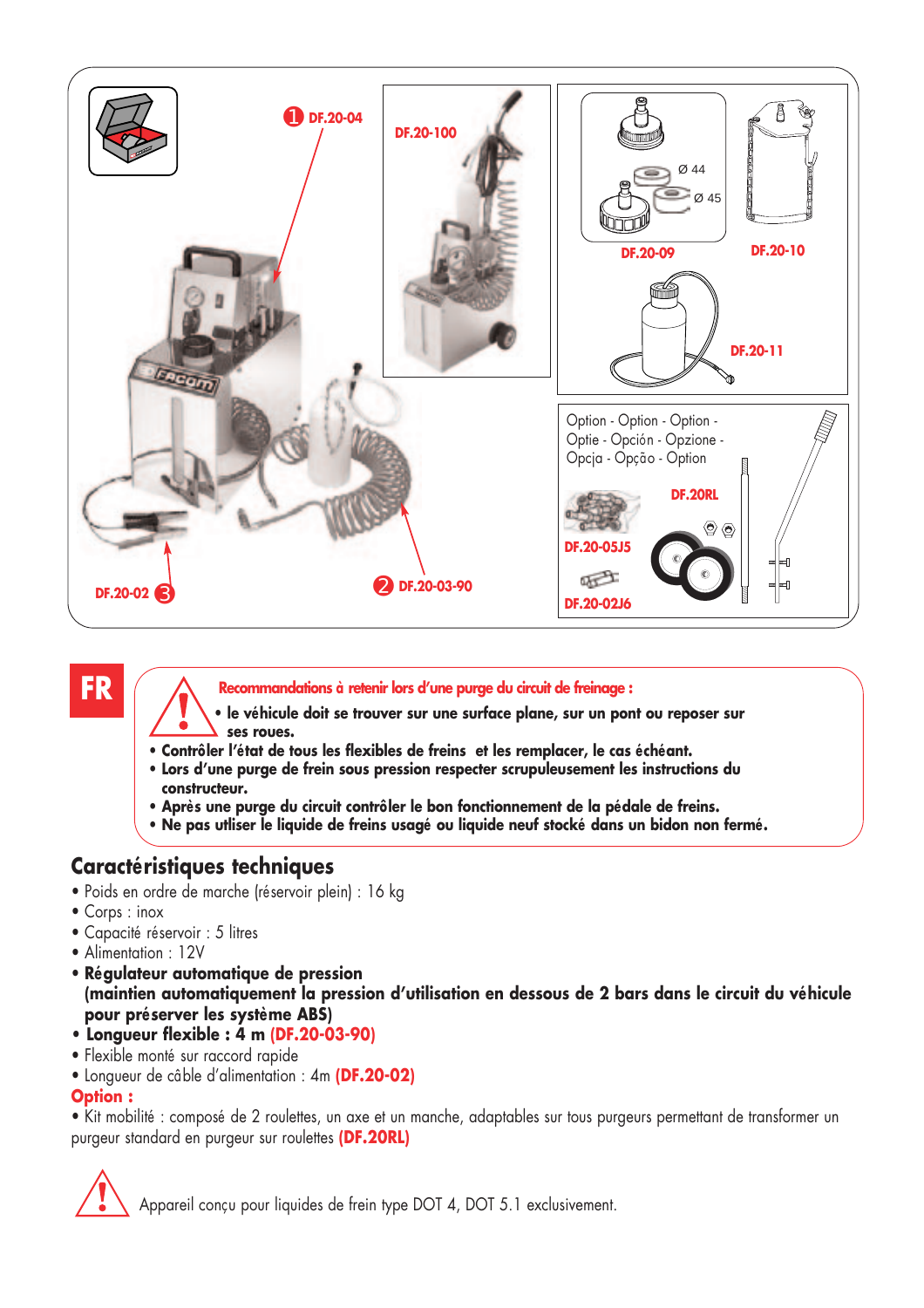#### **EN Recommendations for bleeding the brake system:**

- **lThe vehicle should be on a flat surface, on a lift or standing on all four wheels.**
- **Check the condition of all the brake pipes and replace as necessary.**
- **When pressure-bleeding a brake line, be sure to keep to the manufacturer's instructions.**
- **After bleeding the circuit, check that the brake pedal operates properly.**
- **Do not use used brake fluid or new brake fluid stored in an open recipient.**

# **Technical specification**

- Weight in operating order (tank full): 16 kg
- Housing: Stainless steel
- Tank capacity: 5 liters
- Power supply: 12 V
- **Automatic pressure controller (automatically maintains the working pressure in the vehicle's brake circuit below 2 bars to preserve the ABS system)**
- **Flexible hose length: 4 m (DF.20-03-90)**
- Flexible hose mounted on quick coupling
- Power supply cable length: 4 m **(DF.20-02)**

#### **As an option:**

• Mobility kit: consisting of two wheels a shaft and a handle for mounting on bleeders of all types to transform a standard bleeder into a bleeder on wheels **(DF.20RL)**

Designed for use with DOT 4 and DOT 5.1 brake fluids only.

**DE A** Wichtige Hinweise für das Entlüften des Bremskreislaufs:

- **Das Fahrzeug muss auf einer ebenen Fläche, auf einer Brücke oder auf seinen Rädern stehen. • Den Zustand aller Bremsanlagenschläuche prüfen. Die Schläuche bei Bedarf ersetzen.**
- **Bei einem Entlüften einer Bremse unter Druck sind die Anweisungen des Herstellers ausnahmslos einzuhalten.**
- **Nach dem Entlüften des Kreislaufs muss das ordnungsgemäße Funktionieren des Bremspedals geprüft werden.**
- **Keine gebrauchte Bremsflüssigkeit und keine neue Bremsflüssigkeit verwenden, die in einem nicht verschlossenen Behälter gelagert wurde.**

# **Technische Daten**

- Gewicht bei Betriebszustand (bei vollem Tank): 16 kg
- Körper: Edelstahl
- Fassungsvermögen des Tanks: 5 Liter
- Stromversorgung: 12 V
- **Automatischer Druckregler**
- **(hält den Betriebsdruck im Bremskreislauf des Fahrzeugs automatisch unter 2 bar, um die ABS-Systeme zu schützen)**
- **Schlauchlänge: 4 m (DF.20-03-90)**
- Schlauch auf Schnellkupplung montiert
- Länge des Versorgungskabels: 4 m **(DF.20-02)**

#### **Option :**

• Mobilitätskit: bestehend aus 2 Rollen, einer Achse und einem Arm, die an alle Entlüfter angepasst werden können und so aus einem Standardentlüfter einen fahrbaren Entlüfter machen **(DF.20RL)**

Das Gerät wurde ausschließlich für Bremsflüssigkeiten des Typs DOT 4, DOT 5.1 entwickelt.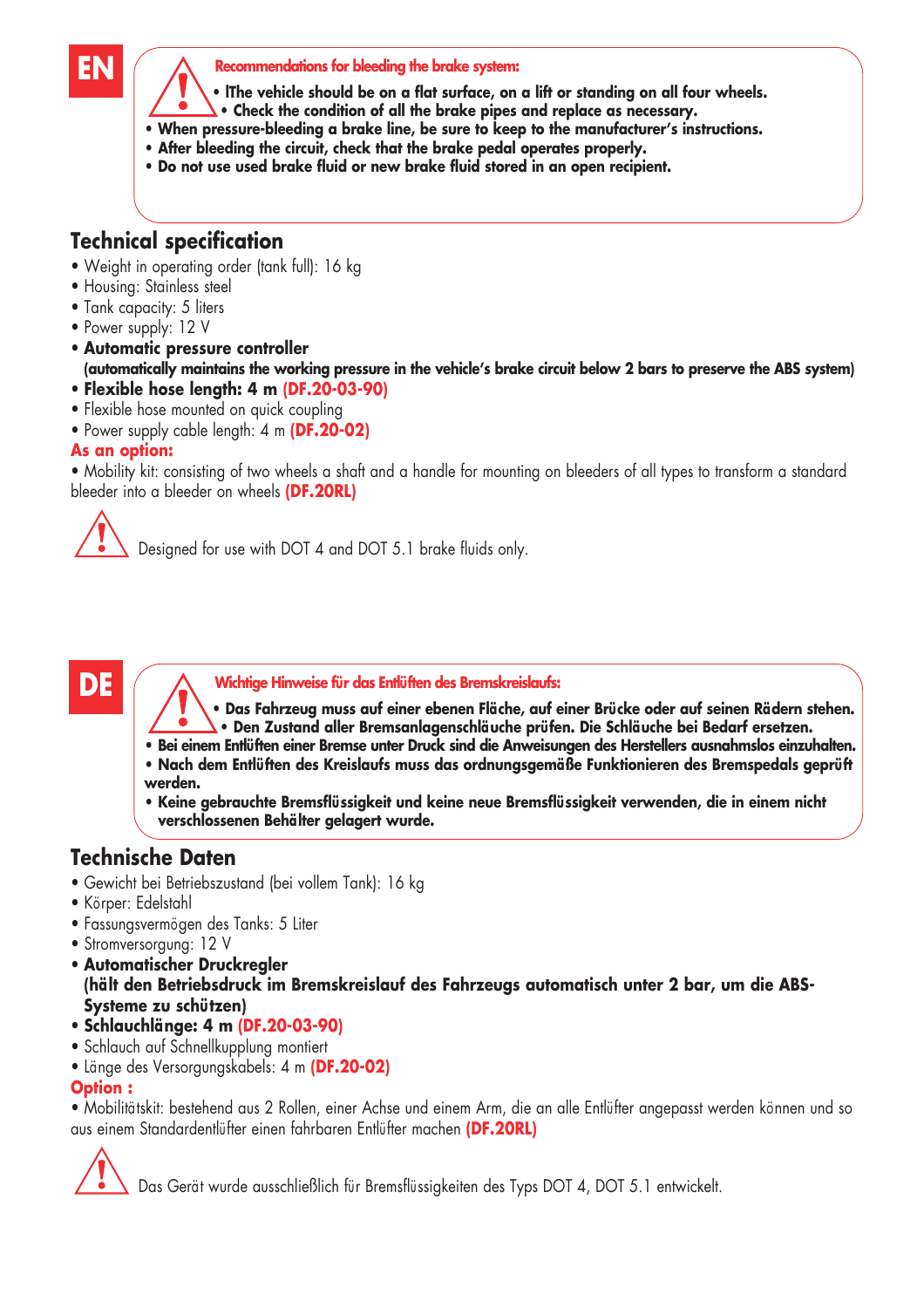

**Aanbevelingen voor het ontluchten van het remsysteem :**

**• Het voertuig moet op een plat vlak of op een brug staan of op de wielen rusten.**

**• De toestand van alle remslangen controleren en deze, in vooorkomend geval, vervangen. • Bij het ontluchten van een rem onder druk, nauwgezet de instructies van de constructeur in acht nemen.**

- **Na de leiding te hebben ontlucht, het goede functioneren van het rempedaal controleren.**
- **Geen afgewerkte remvloeistof of een nieuwe vloeistof, opgeslagen in een niet gesloten bus, gebruiken.**

# **Technische kenmerken**

•Rijklaar gewicht (vol reservoir) : 16 kg

- Huis : roestvrij
- Inhoud reservoir : 5 liter
- Stroomvoeding : 12 V
- **Automatische drukregelaar (de bedrijfsdruk in het circuit van het voertuig wordt automatisch onder de 2 bar gehouden, teneinde het ABS-systeem te ontzien)**
- **Lengte slang : 4 m (DF.20-03-90)**
- Op een snelkoppeling gemonteerde slang
- Lengte van de voedingskabel : 4m **(DF.20-02)**

#### **Optie :**

• Set mobiliteit : bestaande uit 2 wieltjes, een as en een steel, aanpasbaar op alle ontluchters, waarmee een standaard ontluchter in een ontluchter op wieltjes kan worden omgezet **(DF.20RL)**



Dit apparaat is uitsluitend te gebruiken met remvloeistoffen op basis van olie van het type DOT 4, DOT 5.1.

# **ES**

**Recomendaciones que hay que tener en cuenta cuando se purga el circuito de frenado:**

- **El vehículo debe estar sobre en superficie plana, sobre un puente o apoyado sobre sus ruedas.**
- **Controlar el estado de todos los tubos flexibles de frenos y, si fuera necesario, cambiarlos.**
- **Cuando se realice una purga de freno a presión, respetar escrupulosamente las instrucciones del constructor.**
- **Una vez purgado el circuito, comprobar que el pedal de freno funciona correctamente.**
- **No utilizar líquido de frenos usado o líquido nuevo guardado en un bidón abierto.**

# **Características técnicas**

- Peso en orden de marcha (depósito lleno): 16 kg.
- Cuerpo: acero inoxidable
- Capacidad del depósito: 5 litros.
- Alimentación: 12 V
- **Regulador automático de presión (mantiene automáticamente la presión de utilización por debajo de 2 bar en el circuito del vehículo para preservar los sistemas ABS)**
- **Longitud del tubo flexible: 4 m (DF.20-03-90)**
- Tubo flexible montado sobre racor rápido.
- Longitud del cable de alimentación: 4 m **(DF.20-02)**

#### **Opción:**

• Kit movilidad: compuesto por 2 ruedas, un eje y un mango, adaptable a todos los purgadores, permite transformar un purgador estándar en purgador sobre ruedas **(DF.20RL)**

Aparato diseñado para líquidos de freno tipo DOT 4, DOT 5.1 exclusivamente.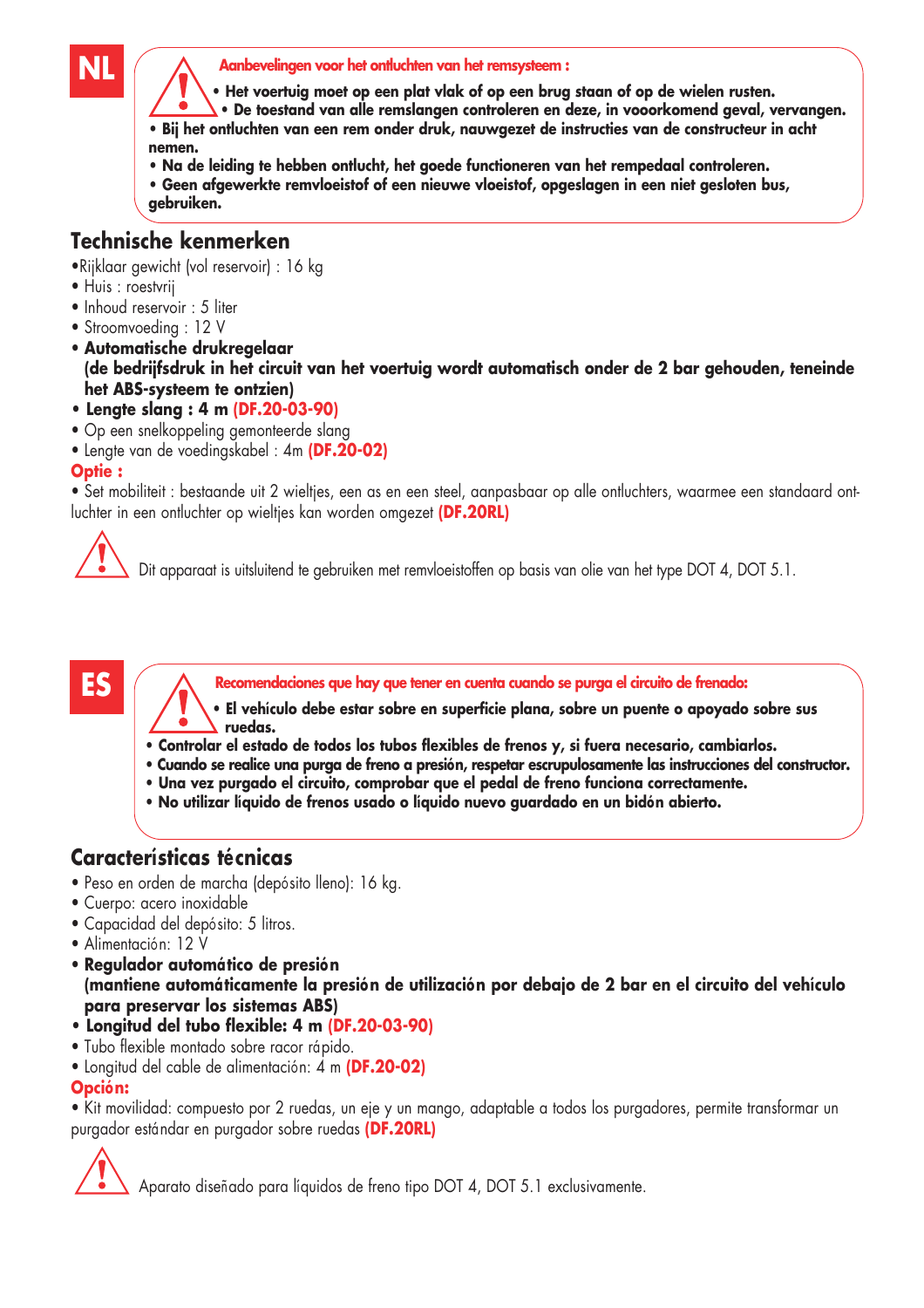**Raccomandazioni in caso di scarico del circuito di frenata.**

- **Il veicolo si deve trovare su una superficie piana, su un ponte o appoggiato sulle ruote.**
- **Controllare lo stato di tutti i cavi flessibili dei freni e sostituirli, se necessario.**
- **In caso di scarico dei freni in pressione, attenetevi scrupolosamente alle istruzioni del costruttore.**
- **Dopo uno scarico del circuito, controllare il buon funzionamento del pedale del freno.**
- **Non utilizzare il liquido dei freni usato, o del liquido nuovo conservato in un bidone non chiuso.**

# **Caratteristiche tecniche**

- peso in orine di marcia (serbatoio pieno): 16 kg
- Corpo : inox
- Capacità serbatoio: 5 litri
- Alimentazione: 12 V
- **Regolatore automatico di pressione (mantiene automaticamente la pressione di utilizzo al di sotto di 2 bar nel circuito del veicolo per preservare i sistemi ABS)**
- **Lunghezza del cavo flessibile: 4 metri (DF.20-03-90)**
- Flessibile montato su attacco rapido
- Lunghezza del cavo di alimentazione: 4 m. **(DF.20-02)**

#### **Opzione :**

• kit mobilità : composto da 2 rotelle,1 fuso e 1 manicotto, adattabili a tutti gli scaricatori permettendo così di trasformare uno scaricatore standard in uno scaricatore su rotelle **(DF.20RL)**



Apparecchio progettato esclusivamente per liquidi freno tipo DOT 4, DOT 5.1.

# **PL**

Zalecenia przy odpowietrzaniu przewodu hamulcowego :

- lpojazd powinien znajdować się na powierzchni płaskiej, na mostku lubspoczywać na swoich kołach • Sprawdzić stan wszystkich przewodów hamulcowych i, jeśli zachodzi taka potrzeba, wymienić je.
- Podczas odpowietrzania przewodów hamulcowych pod ciśnieniem, należy ściśle przestrzegać zaleceń producenta.
- Po odpowietrzeniu układu, należy sprawdzić prawidłowe funkcjonowanie pedału hamulca.
- Nie należy używać przepracowanego płynu hamulcowego ani nowego, który był przechowywany w nie zamknięym kanistrze.

## Parametry techniczne

- Ci´˝ar w stanie gotowym do uruchomienia (pe∏ny zbiornik) : 16 kg
- Obudowa : stal nierdzewna inox
- PojemnoÊç zbiornika : 5 litrów
- Zasilanie: 12 V
- **Automatyczny regulator ciśnienia (utrzymanie automatyczne ciśnienia roboczego w układzie poniżej 2 barów dla pojazdów wyposażonych w ABS)**
- **Długość węża: 4 m** (DF.20-03-90)
- Wà˝ montowany za pomocà szybkoz∏àcza
- D∏ugoÊç kabla zasilajàcego : 4 m (DF.20-02)

#### Opcja :

• Zestaw ruchomy: z∏o˝ony z 2 kó∏ek, sworznia i r´kojeÊci, dostosowanych do ka˝dego typu odpowietrznika i pozwalajàcy na przekszta∏cenie odpowietrznika standardowego w odpowietrznik na kó∏kach (DF.20RL)



Urzàdzenie opracowane wy∏àcznie dla p∏ynów hamulcowych typu DOT 4, DOT 5.1.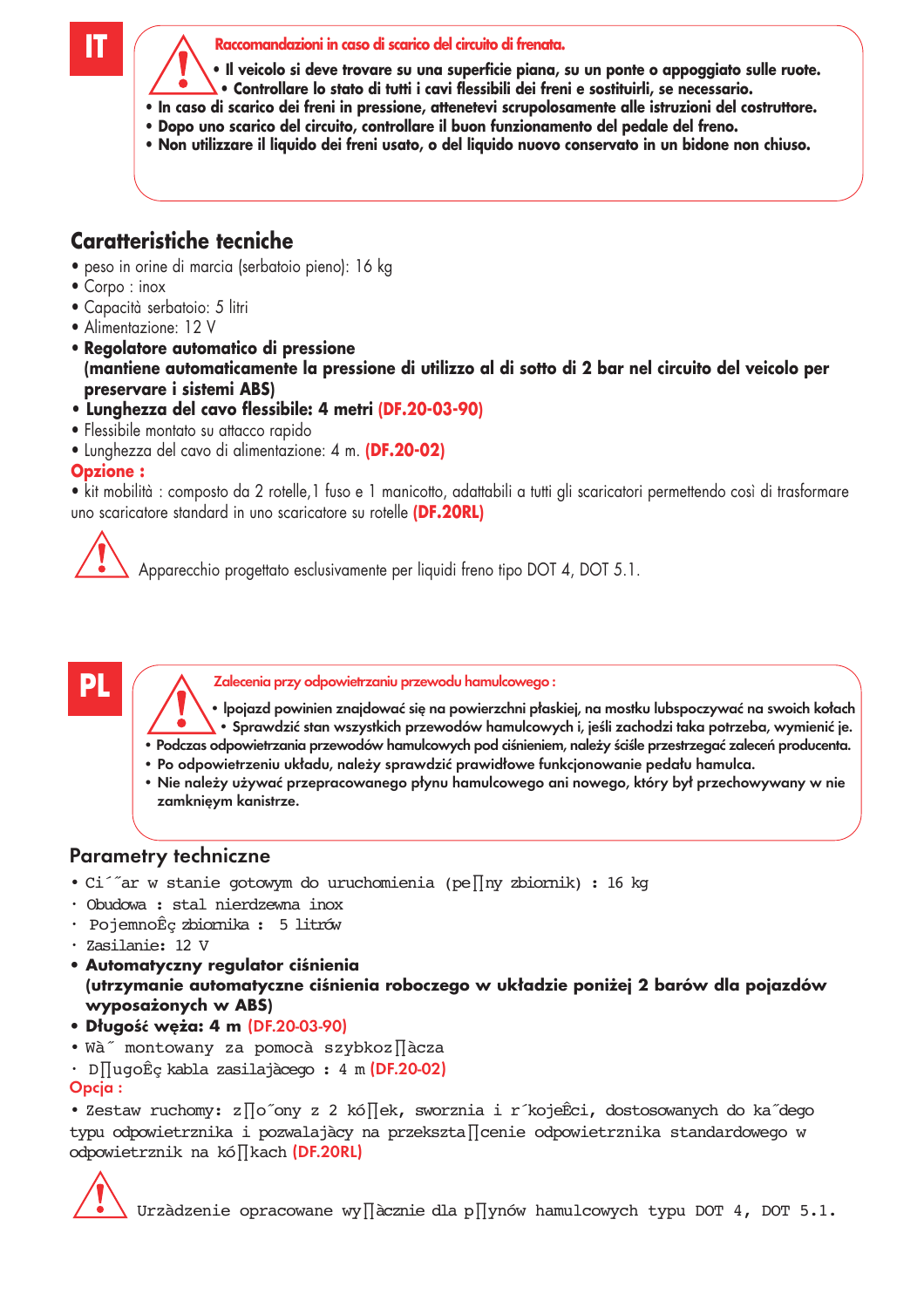

**Recomendações a ter em conta aquando de uma purga do circuito de travagem:**

- **O veículo deve encontrar-se sobre uma superfície plana, sobre uma ponte ou repousar sobre as suas rodas.**
- **Controlar o estado de todas as tubagens flexíveis dos travões e substitui-las, caso necessário.**
- **Aquando de uma purga de travões sob pressão, respeitar escrupulosamente as instruções do construtor.**
- **Após uma purga do circuito, verificar o bom funcionamento do pedal dos travões.**
- **Não utilizar líquido dos travões usado ou líquido novo armazenado num bidão não fechado.**

# **Características técnicas**

- Peso em ordem de marcha (reservatório cheio): 16 kg
- Corpo: aço inoxidável
- Capacidade do reservatório: 5 litro
- Alimentação: 12V
- **Regulador automático de pressão (mantém automaticamente abaixo de 2 bars a pressão de utilização no circuito do veículo, para preservar os sistemas ABS).**
- **Comprimento da tubagem flexível: 4 m (DF.20-03-90)**
- Tubagem flexível montada sobre ligação rápida
- Comprimento do cabo de alimentação: 4 m **(DF.20-02)**

#### **Opção:**

• Kit de mobilidade: composto por dois rolamentos, um eixo e um cabo, adaptáveis em todos os purgadores, permitindo transformar um purgador padrão em purgador sobre rolamentos **(DF.20RL)**



# **DK**

**Følg disse sikkerhedsanvisninger ved udluftning af bremsekredsen:**

**• lBilen skal være parkeret på et plant underlag, en bro eller støtte på alle fire hjul.**

**• Kontroller, at alle slanger i bremsesystemet er i god stand. Udskift slangerne, hvis det er påkrævet.**

- **Ved udluftning af bremser under tryk skal fabrikantens anvisninger nøje overholdes.**
- **Kontroller, at bremsepedalerne fungerer korrekt, når kredsen er udluftet.**
- **Genbrug ikke brugt bremsevæske, og brug ikke ny bremsevæske, der har været opbevaret i en dunk, som ikke er lukket.**

# **Tekniske specifikationer**

- Vægt i driftsklar stand (fuld tank): 16 kg
- Hus: Rustfrit stål
- Tankkapacitet: 5 liter
- Strømforsyning: 12 V
- **Automatisk trykregulator (automatisk opretholdelse af driftstrykket under 2 bar i bilens kredsløb for at beskytte ABS-systemet)**
- **Slangelængde: 4 m (DF.20-03-90)**
- Slangen er monteret på en lynkobling
- Længde på netledningen: 4 m **(DF.20-02)**

#### **Option :**

• Mobilkit bestående af 2 hjul, en aksel og et skaft, der passer til alle udluftningsapparater, så der kan monteres hjul under et standardudluftningsapparat **(DF.20RL)**



Apparatet er udelukkende beregnet til bremsevæsker af typen DOT 4 og DOT 5.1.